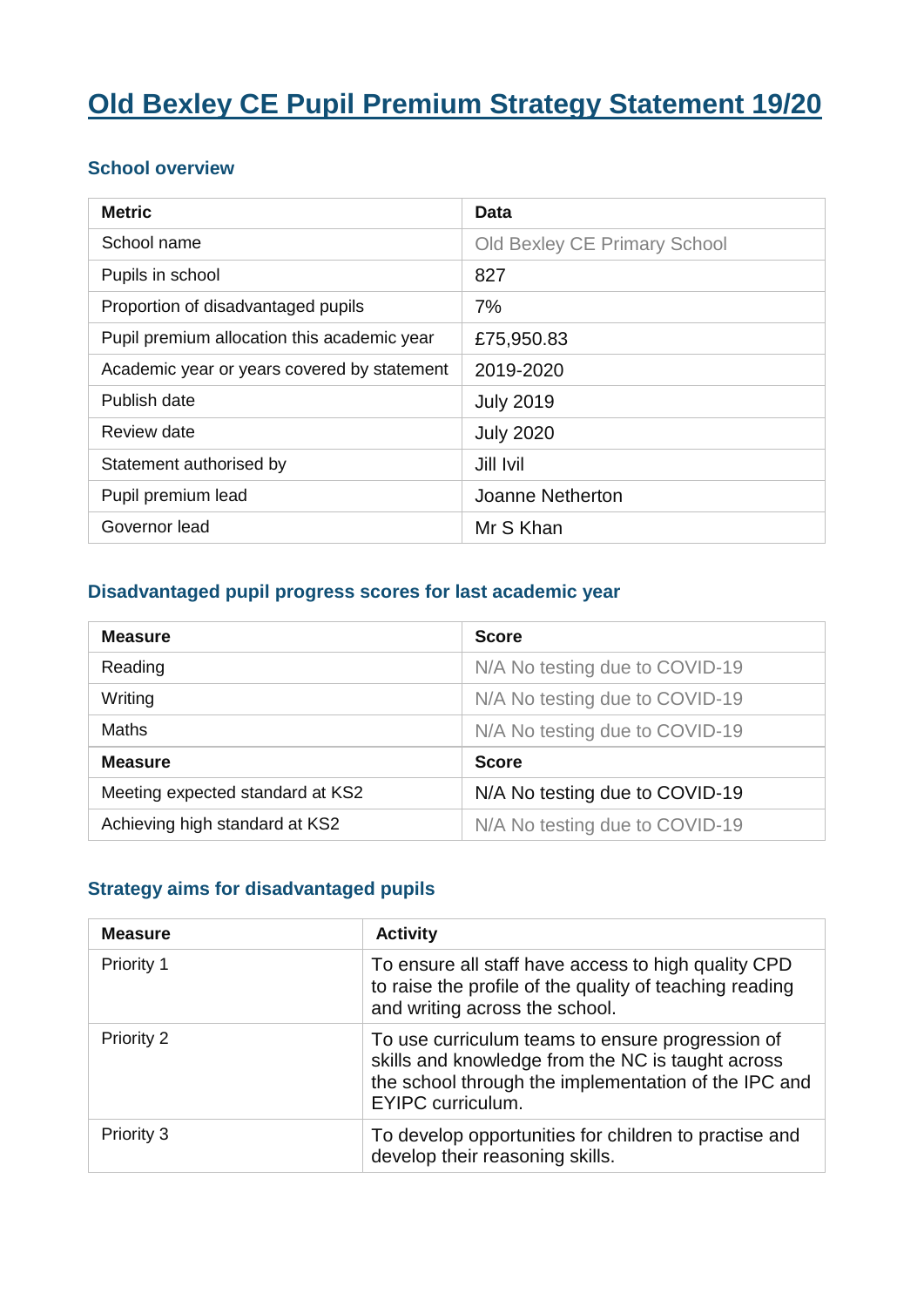| Barriers to learning these<br>priorities address | • Ensuring high quality delivery of training, staff<br>have opportunities to reflect & develop<br>personal skills and knowledge for their own<br>CPD and effective use of quality resources<br>are used to support teaching.<br>• Communication between Class Teacher,<br><b>Pupil and Parents</b> |
|--------------------------------------------------|----------------------------------------------------------------------------------------------------------------------------------------------------------------------------------------------------------------------------------------------------------------------------------------------------|
| Projected spending                               | £4,409.00                                                                                                                                                                                                                                                                                          |

## **Teaching priorities for current academic year**

| <b>Aim</b>              | <b>Target</b>                                                   | <b>Target date</b> |
|-------------------------|-----------------------------------------------------------------|--------------------|
| Progress in Reading     | Achieve National average progress<br>scores in KS2 Reading (0+) | <b>July 2020</b>   |
| Progress in Writing     | Achieve National average progress<br>scores in KS2 Writing (0+) | <b>July 2020</b>   |
| Progress in Mathematics | Achieve National average progress<br>scores in KS2 Maths $(0+)$ | <b>July 2020</b>   |
| Phonics                 | Achieve 85% in PSC                                              | <b>June 2020</b>   |
| Other                   | To improve the attendance of<br>disadvantaged pupils to 96%     | <b>July 2020</b>   |

## **Targeted academic support for current academic year**

| <b>Measure</b>                                   | <b>Activity</b>                                                                                                                                                                                                                        |
|--------------------------------------------------|----------------------------------------------------------------------------------------------------------------------------------------------------------------------------------------------------------------------------------------|
| Priority 1                                       | To ensure staff trained and are accurately using<br>PIXL Data to assess GAPS effectively and then<br>focus targeted support and interventions to address<br>these GAPS, with additional support for PP pupils.                         |
| Priority 2                                       | To ensure effective interventions and 1:1 tutoring are<br>used to deliver targeted support to small groups and<br>individuals.                                                                                                         |
| Priority 3                                       | To ensure a clear progression of the skills and<br>knowledge for the Spelling & Phonics across the<br>school. Using Early Years consultant to support<br>Phonics and Guided Reading. Extra support staff<br>used to run interventions. |
| Priority 4                                       | To establish the Learning Together Partnership for<br>all PP pupils- class teachers, parent(s) and pupils<br>work together to support pupils' learning and<br>wellbeing.                                                               |
| Barriers to learning these<br>priorities address | • To ensure all staff and trained and supported<br>in teaching spelling and phonics.                                                                                                                                                   |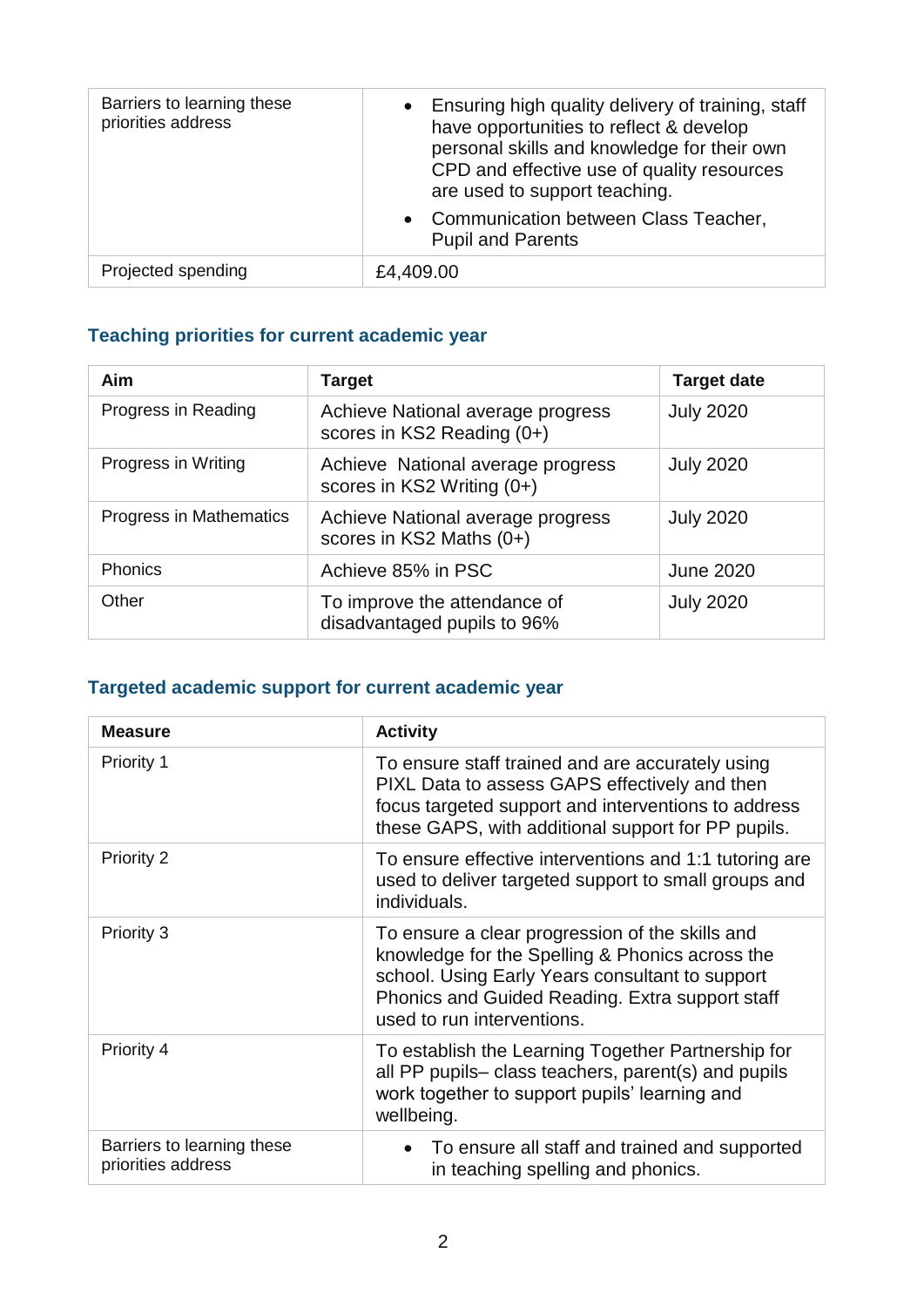|                    | High quality texts and provided for pupils<br>$\bullet$<br>across the school to support phonics.<br>Engaging parents to be part of LTP.<br>$\bullet$<br>• All staff are trained and supported in using<br>PIXL assessment system.<br>Staff follow the classroom practice-<br>$\bullet$<br>intervention- impact- review.<br>Ensure staff teach using evidence-based<br>$\bullet$<br>strategies (For example, EEF and Sutton<br>Trust recommendation) for whole class<br>teaching and interventions for specific groups<br>of pupils. |
|--------------------|-------------------------------------------------------------------------------------------------------------------------------------------------------------------------------------------------------------------------------------------------------------------------------------------------------------------------------------------------------------------------------------------------------------------------------------------------------------------------------------------------------------------------------------|
| Projected spending | £45,395.73                                                                                                                                                                                                                                                                                                                                                                                                                                                                                                                          |

# **Wider strategies for current academic year**

| <b>Measure</b>                                   | <b>Activity</b>                                                                                                                                                            |  |
|--------------------------------------------------|----------------------------------------------------------------------------------------------------------------------------------------------------------------------------|--|
| Priority 1                                       | To prioritise the wellbeing of pupils across the school<br>(begin to look at wellbeing provision to work towards<br>achieving the Optimus Wellbeing Award).                |  |
| Priority 2                                       | Mental-Health First Aiders, Listening Ear / Learning<br>Mentor, Therapeutic Drop-ins, Therapy Dog,<br>Pastoral support.<br>EWO to work to support families with attendance |  |
| Priority 3                                       | To support pupils access to the wider curriculum<br>through funded educational visits and swimming<br>lessons for PP pupils.                                               |  |
| Priority 4                                       | To support pupils wellbeing and sense of community<br>in the school through provision of PP uniform.                                                                       |  |
| Barriers to learning these<br>priorities address | Building strong partnerships between school<br>$\bullet$<br>and parents.<br>Improving attendance and readiness to learn<br>$\bullet$<br>for the most disadvantaged pupils. |  |
| Projected spending                               | £19,155.50                                                                                                                                                                 |  |

## **Monitoring and Implementation**

| Area     | <b>Challenge</b>                                                                                               | <b>Mitigating action</b>                                                                                                                            |
|----------|----------------------------------------------------------------------------------------------------------------|-----------------------------------------------------------------------------------------------------------------------------------------------------|
| Teaching | CDP is targeted to SDP and<br>responds to teachers' needs.<br>Allocation of time for CPD in<br>priority areas. | Use of INSET days, staff training<br>and additional cover being<br>provided by part time staff and<br>SLT. CPD impact is evaluated<br>and reviewed. |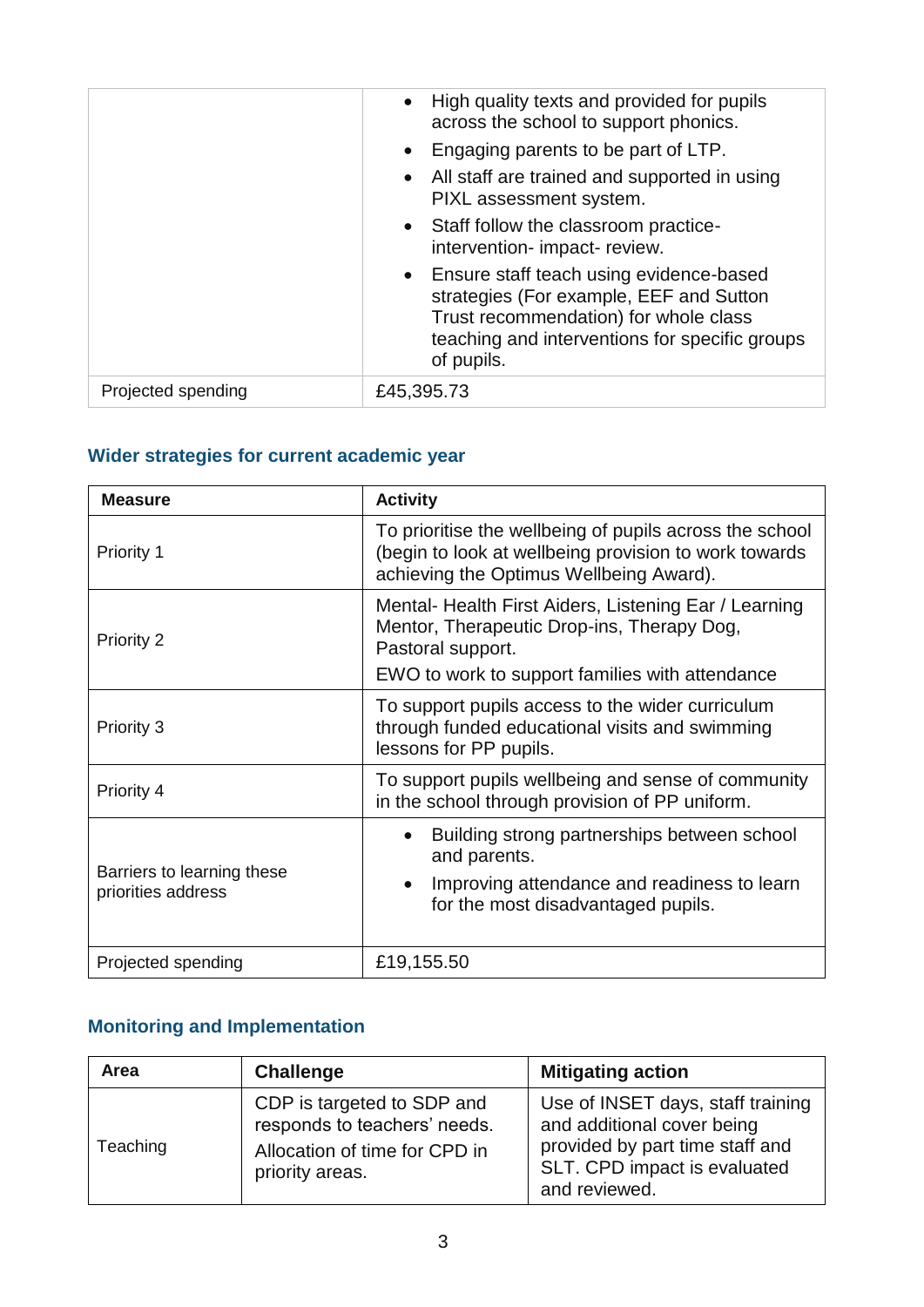| Targeted support | Ensuring PIXL assessment for<br>Year 2-6 and Phonic GAP<br>analysis, Reading Assessment<br>and White Rose Number &<br>Place Value assessments for<br>Year 1 and EYFS Phonic<br>Assessment are completed<br>early in Autumn 1 to enable<br>targeted class teaching and<br>appropriate interventions put in<br>place. | Scheduled tests for Autumn 1<br>Week 2. Clear return and QLA<br>expectations and supported /<br>monitored timetabling to ensure<br>speed and effectiveness.<br>Across the year monitored via<br>MLT and SLT in PPRs.                                                                                                    |
|------------------|---------------------------------------------------------------------------------------------------------------------------------------------------------------------------------------------------------------------------------------------------------------------------------------------------------------------|-------------------------------------------------------------------------------------------------------------------------------------------------------------------------------------------------------------------------------------------------------------------------------------------------------------------------|
|                  | Establishing strong and secure<br>partnerships with families<br>facing the most challenges.                                                                                                                                                                                                                         | Work closely with SLT, FSW,<br>EWO, Listening ear/ Learning<br>Mentor and wider Bexley<br>Services to support families. Set<br>up LTP by Autumn 1.                                                                                                                                                                      |
| Wider strategies | To support key pupils who may<br>have been exposed to an<br>unprecedented level of trauma,<br>loss and adversity, particularly<br>those who were already<br>vulnerable.                                                                                                                                             | Handover from old to new<br>teachers. Contact with parent(s)<br>and involvement from Mental-<br>Health First Aiders as necessary,<br>PIXL return to school wellbeing<br>package.<br>Mental health audits set up for<br>each class to record issues<br>during lockdown and increase in<br>well-being concerns / anxiety. |

## **Review: last year's aims and outcomes**

| Aim                             | <b>Outcome</b>                                                                                                                                                                                                                                                                                                                           |
|---------------------------------|------------------------------------------------------------------------------------------------------------------------------------------------------------------------------------------------------------------------------------------------------------------------------------------------------------------------------------------|
| Progress in Reading and Writing | Progress and Attainment in Reading and<br>Writing were on track at the last<br>Assessment Stage in February 2020 to<br>have made accelerated Progress and<br>Improved outcomes. Due to COVID-19<br>there has been no end of year data to<br>support this. Early Assessments will take<br>place during the second week of Autumn<br>Term. |
| Progress in Mathematics         | Progress and Attainment in Reading and<br>Writing were on track at the last<br>Assessment Stage in February 2020 to<br>have made accelerated Progress and<br>Improved outcomes. Due to COVID-19<br>there has been no end of year data to<br>support this. Early Assessments will take<br>place during the second week of Autumn<br>Term. |